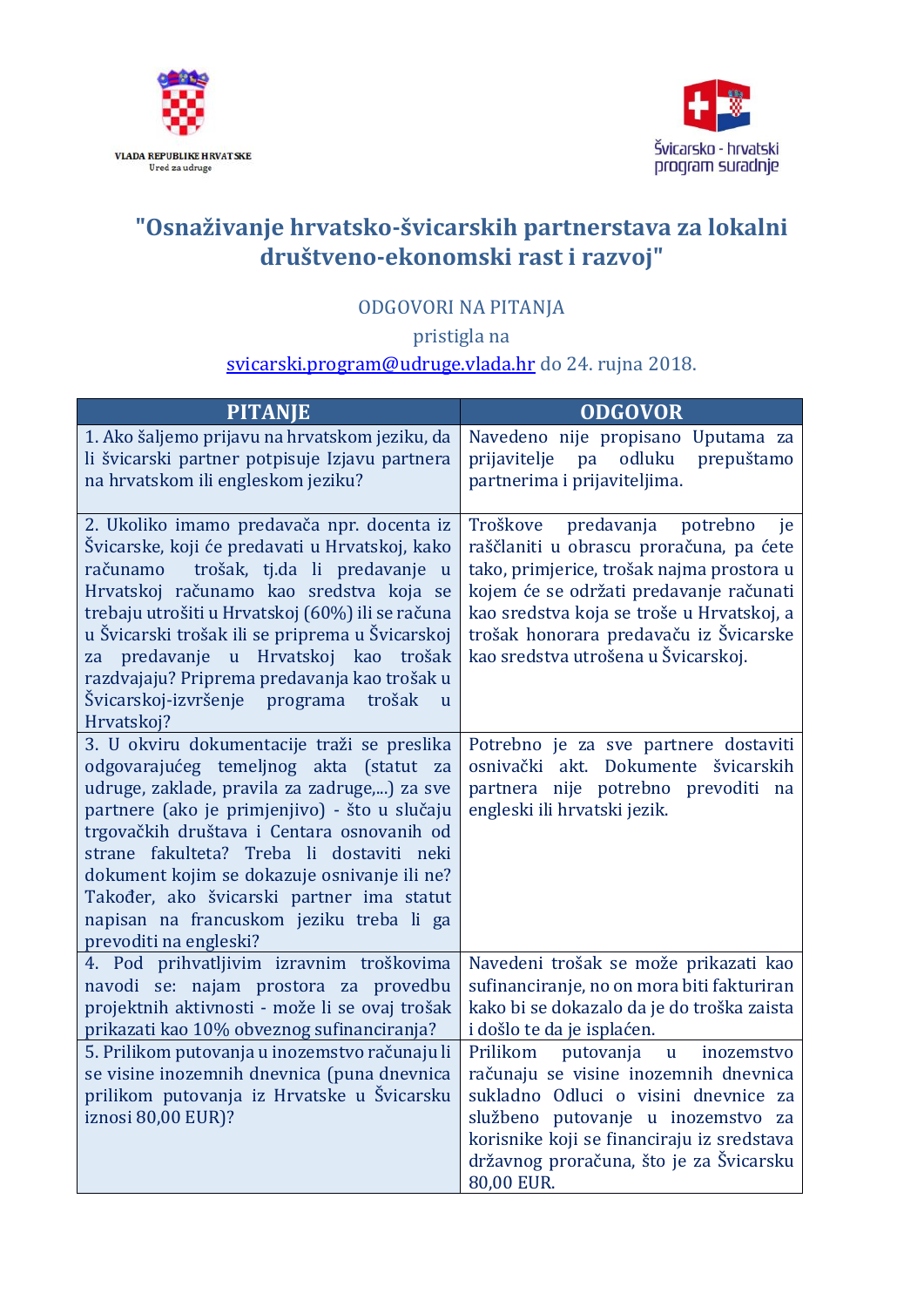



| 6. Pod neprihvatljivim troškovima navedene                                                                                                                                                                                                                                                                        | Bankovne pristojbe su neprihvatljiv                                                                                                                                                                                                                                                                                                                                                                                                                                        |
|-------------------------------------------------------------------------------------------------------------------------------------------------------------------------------------------------------------------------------------------------------------------------------------------------------------------|----------------------------------------------------------------------------------------------------------------------------------------------------------------------------------------------------------------------------------------------------------------------------------------------------------------------------------------------------------------------------------------------------------------------------------------------------------------------------|
| su bankovne pristojbe za financijske transfere                                                                                                                                                                                                                                                                    | trošak te se ne planiraju izmjene                                                                                                                                                                                                                                                                                                                                                                                                                                          |
| - pošto se projekt provodi u suradnji s                                                                                                                                                                                                                                                                           | dokumentacije u tom pogledu.                                                                                                                                                                                                                                                                                                                                                                                                                                               |
| inozemnim partnerom ovo će biti popriličan                                                                                                                                                                                                                                                                        |                                                                                                                                                                                                                                                                                                                                                                                                                                                                            |
| trošak udruzi pa Vas molim da razmotrite                                                                                                                                                                                                                                                                          |                                                                                                                                                                                                                                                                                                                                                                                                                                                                            |
| izmjenu Uputa.                                                                                                                                                                                                                                                                                                    |                                                                                                                                                                                                                                                                                                                                                                                                                                                                            |
| 7. U pozivu je navedeno: "Projektni prijedlozi<br>se dostavljaju na hrvatskom ili engleskom<br>jeziku."<br>Je li moguće dio natječajne dokumentacije<br>predati na engleskom jeziku, a dio na<br>hrvatskom, ili cjelokupna dokumentacija mora<br>biti na istom jeziku - sve na hrvatskom ili sve<br>na engleskom? | Navedeno je moguće<br>(tako će<br>dio<br>dokumentacije možda<br>činiti<br>Izjava<br>prijavitelja o istinitosti<br>podataka i<br>ispunjavanju preduvjeta za sudjelovanje<br>bespovratnih<br>postupku dodjele<br><b>u</b><br>sredstava i Izjava o partnerstvu koju će<br>partner potpisati u engleskoj verziji, a<br>Obrazac prijave na hrvatskom).<br>Iako je navedeno moguće, molimo da<br>vodite računa da prijava bude jasno,<br>odnosno razumljivo ispunjena kako ne bi |
|                                                                                                                                                                                                                                                                                                                   | otežavalo procjenu kvalitete prijavljenog                                                                                                                                                                                                                                                                                                                                                                                                                                  |
|                                                                                                                                                                                                                                                                                                                   | projekta.                                                                                                                                                                                                                                                                                                                                                                                                                                                                  |
| 8. Our Croatian partner will be the lead                                                                                                                                                                                                                                                                          | This is correct.                                                                                                                                                                                                                                                                                                                                                                                                                                                           |
| "Applicant" for the proposal; we understand                                                                                                                                                                                                                                                                       |                                                                                                                                                                                                                                                                                                                                                                                                                                                                            |
| therefore that we will be the "Partner"                                                                                                                                                                                                                                                                           |                                                                                                                                                                                                                                                                                                                                                                                                                                                                            |
| organisation; as such we will need to sign the                                                                                                                                                                                                                                                                    |                                                                                                                                                                                                                                                                                                                                                                                                                                                                            |
| following documents:                                                                                                                                                                                                                                                                                              |                                                                                                                                                                                                                                                                                                                                                                                                                                                                            |
| "Declaration of Honour filled out by the<br>a.                                                                                                                                                                                                                                                                    |                                                                                                                                                                                                                                                                                                                                                                                                                                                                            |
| partner"                                                                                                                                                                                                                                                                                                          |                                                                                                                                                                                                                                                                                                                                                                                                                                                                            |
| "DECLARATION<br>REGARDING<br><b>THE</b><br>$\mathbf{b}$ .                                                                                                                                                                                                                                                         |                                                                                                                                                                                                                                                                                                                                                                                                                                                                            |
| <b>AVOIDANCE OF DOUBLE FINANCING"</b>                                                                                                                                                                                                                                                                             |                                                                                                                                                                                                                                                                                                                                                                                                                                                                            |
| please<br>confirm<br>that<br>Can<br>you<br>our<br>understanding is correct?                                                                                                                                                                                                                                       |                                                                                                                                                                                                                                                                                                                                                                                                                                                                            |
| 9. Assuming that the answer to the above is                                                                                                                                                                                                                                                                       | This should be adjusted to your situation,                                                                                                                                                                                                                                                                                                                                                                                                                                 |
| affirmative, then we do not understand the   so yes, please change the wording to<br>wording of point 2 of the "Declaration of<br>Honour" which states:<br>"The partner is a legal person who satisfies the                                                                                                       | "registered for the implementation of the<br>activities in Switzerland".                                                                                                                                                                                                                                                                                                                                                                                                   |
| terms of the Call for Proposals and is                                                                                                                                                                                                                                                                            | Government Office for Cooperation with                                                                                                                                                                                                                                                                                                                                                                                                                                     |
| registered for the implementation of the                                                                                                                                                                                                                                                                          | NGOs published modification of the                                                                                                                                                                                                                                                                                                                                                                                                                                         |
| activities in the Republic of Croatia at the date                                                                                                                                                                                                                                                                 | Declaration of Honour.                                                                                                                                                                                                                                                                                                                                                                                                                                                     |
| of application"                                                                                                                                                                                                                                                                                                   |                                                                                                                                                                                                                                                                                                                                                                                                                                                                            |
| As<br>Swiss-registered<br>international<br>a                                                                                                                                                                                                                                                                      |                                                                                                                                                                                                                                                                                                                                                                                                                                                                            |
| organisation (NGO) we are not "registered" in                                                                                                                                                                                                                                                                     |                                                                                                                                                                                                                                                                                                                                                                                                                                                                            |
| Croatia, but in Switzerland; therefore, it would                                                                                                                                                                                                                                                                  |                                                                                                                                                                                                                                                                                                                                                                                                                                                                            |
| not be possible for us to sign this document in                                                                                                                                                                                                                                                                   |                                                                                                                                                                                                                                                                                                                                                                                                                                                                            |
| the current form, if indeed our understanding                                                                                                                                                                                                                                                                     |                                                                                                                                                                                                                                                                                                                                                                                                                                                                            |
| is correct.                                                                                                                                                                                                                                                                                                       |                                                                                                                                                                                                                                                                                                                                                                                                                                                                            |
| Can you please inform us if this statement can                                                                                                                                                                                                                                                                    |                                                                                                                                                                                                                                                                                                                                                                                                                                                                            |
| be changed or deleted from the document as it                                                                                                                                                                                                                                                                     |                                                                                                                                                                                                                                                                                                                                                                                                                                                                            |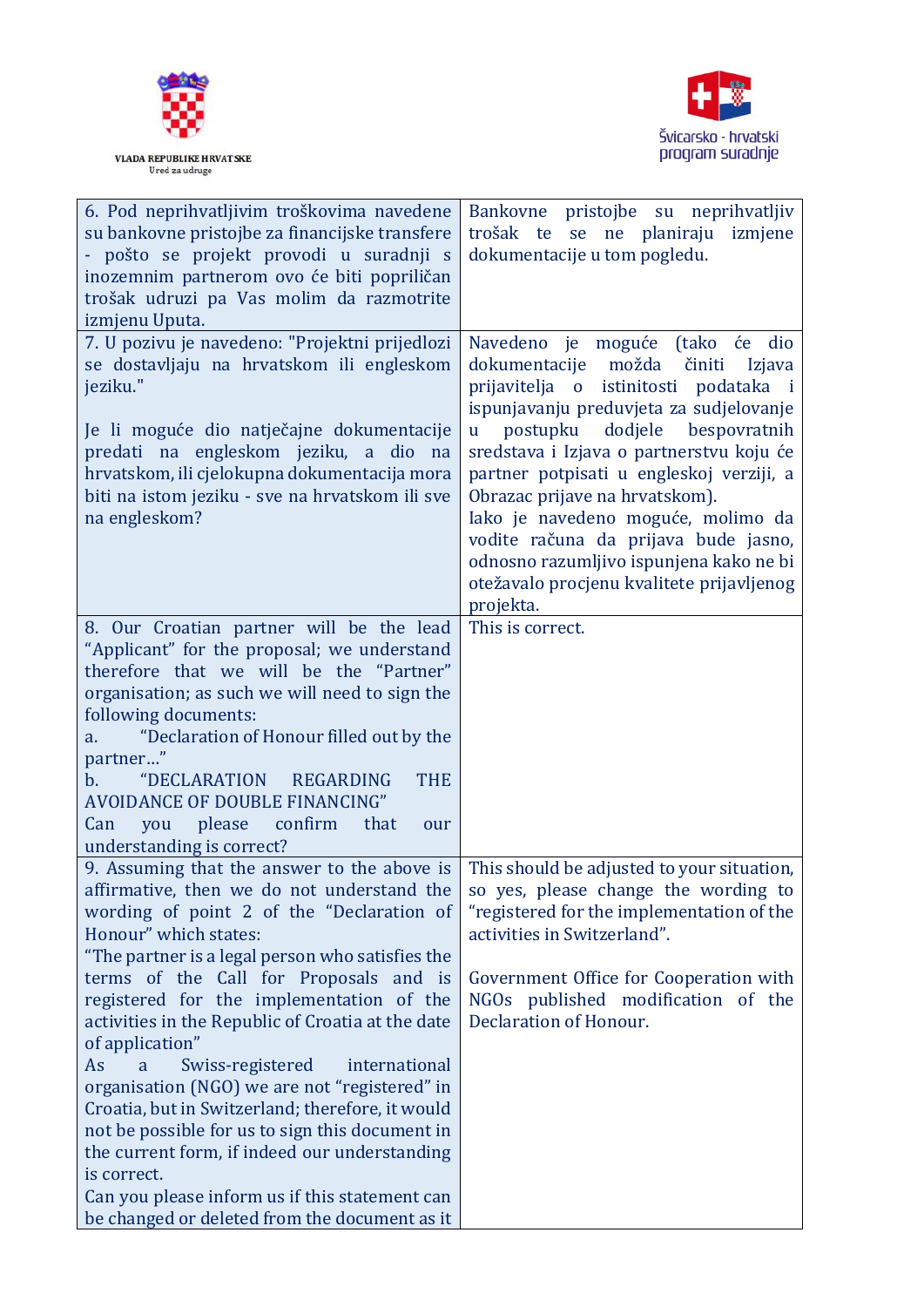



| does seem in any way applicable to us as our<br>role as "Partner"?                                                                                                                                                                                                                                                                                                                  |                                                                                                                                                                                                                                                                                                                                                                                                                                                                                                                          |
|-------------------------------------------------------------------------------------------------------------------------------------------------------------------------------------------------------------------------------------------------------------------------------------------------------------------------------------------------------------------------------------|--------------------------------------------------------------------------------------------------------------------------------------------------------------------------------------------------------------------------------------------------------------------------------------------------------------------------------------------------------------------------------------------------------------------------------------------------------------------------------------------------------------------------|
| 10. In the "Declaration of Honour", could you<br>please clarify the meaning of the following<br>statements:                                                                                                                                                                                                                                                                         |                                                                                                                                                                                                                                                                                                                                                                                                                                                                                                                          |
| a) "The partner signs a grant contract on<br>behalf of the partnership"; is it not the<br>lead organisation (ie. the "Applicant")<br>who signs the contract on behalf of the<br>partnership? Can you please clarify?                                                                                                                                                                | You are correct, you should change the<br>wording to "the Applicant".                                                                                                                                                                                                                                                                                                                                                                                                                                                    |
| b) "The partner is co-responsible for the<br>implementation of the project and is<br>obliged to implement it in accordance<br>with all applicable regulations"; similar<br>to the above: is it not the lead<br>organisation (ie. the "Applicant") who<br>is responsible for the implementation?<br>If it is indeed a "co-responsibility", what<br>does this entail legally, please? | This means that the partner should be<br>aware of their responsibility with regards<br>to the activities of the project that will be<br>under their influence (this is more in<br>terms of a moral responsibility, rather<br>than legal, as the Applicant organization<br>is the one that signs the contract with the<br>Government Office for Cooperation with<br>NGO <sub>s</sub> .                                                                                                                                    |
| c) "The partner shall, with the assistance<br>of a partner, coordinate or organise the<br>implementation of the project and<br>report on the implementation;" should<br>the second word "partner" not be<br>replaced with the word "applicant"? If<br>not, could you please clarify the<br>meaning of this sentence?                                                                | Yes, the second word should be changed<br>to "the Applicant", and the sentence<br>should be "The partner shall, with the<br>assistance of the Applicant and other<br>partners (if applicable), organise the<br>implementation of the project and report<br>on the implementation.<br>Government Office for Cooperation with<br>NGOs published modification of the                                                                                                                                                        |
| 11. In the form "Declaration regarding the                                                                                                                                                                                                                                                                                                                                          | Declaration of Honour.<br>For A you state that you have not applied                                                                                                                                                                                                                                                                                                                                                                                                                                                      |
| avoidance of double financing" for the<br>"partner", can you please explain the different<br>scenarios A, B and C so that we do not err in<br>selecting the correct one?                                                                                                                                                                                                            | with the project you are submitting to us<br>to any other donor (therefor, no double<br>financing is expected), for B you state that<br>you have applied with the project to<br>other donors, but you are not sure if you<br>will get those funds (so you should be<br>aware that this might undergo be an<br>indication of possible double financing),<br>while for C you state that you have<br>applied for and received a portion of the<br>grant needed (which may be considered<br>as matching funds needed for the |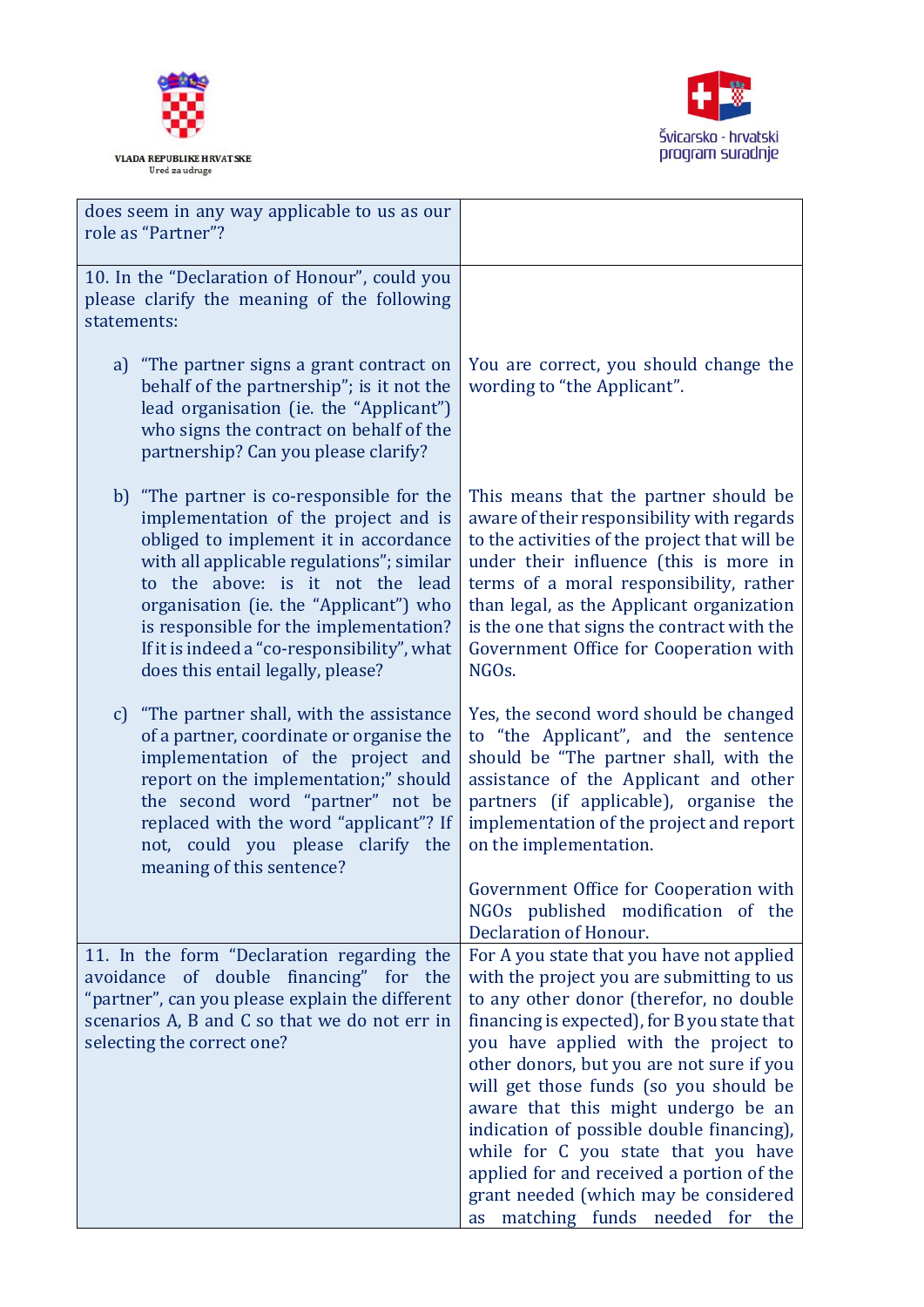



|                                                                                                                                                                                                                                                                                                                                                                                            | proposal you are submitting to the<br>Government Office for NGOs). These 3<br>scenarios are all possible and are not<br>considered wrong - they serve to<br>highlight the responsibility of the<br>Applicant and partners not to claim the<br>same receipts for the project activities to<br>several donors.                                                                                                                                                                                                                                                                                                                                                     |
|--------------------------------------------------------------------------------------------------------------------------------------------------------------------------------------------------------------------------------------------------------------------------------------------------------------------------------------------------------------------------------------------|------------------------------------------------------------------------------------------------------------------------------------------------------------------------------------------------------------------------------------------------------------------------------------------------------------------------------------------------------------------------------------------------------------------------------------------------------------------------------------------------------------------------------------------------------------------------------------------------------------------------------------------------------------------|
| 12. For the "Application Form" document<br>(Prijavni obrazac PBG_Application From): we<br>understand that it must only be signed by the<br>"Applicant" and not the "Partner"; but that the<br>contained<br><b>COMBINED</b><br>document<br>shall<br>information from both the Applicant and<br>Partner. Can you please confirm that our<br>understanding is correct?                        | Yes, only the Applicant signs it (since only<br>the Applicant signs the Contract if the<br>funds are granted), however, it is<br>expected that it should be filled in jointly,<br>and that the partnership principle is<br>visible throughout the document.                                                                                                                                                                                                                                                                                                                                                                                                      |
| 13. Following on question above, if it is not<br>correct, then must TWO application forms be<br>provided: one signed by the Application and<br>one signed by the Partner? Or must only ONE<br>application form be provided signed by BOTH<br>the Applicant AND the Partner.                                                                                                                | Only one application form should be<br>provided.                                                                                                                                                                                                                                                                                                                                                                                                                                                                                                                                                                                                                 |
| 14. Is there a preferred<br>format/page<br>limit/requirements for the CVs of experts or<br>are we to propose our own format?                                                                                                                                                                                                                                                               | The CVs of experts are not required,<br>however "the Applicant and partners<br>should submit the Extract from the<br>register of ongoing criminal procedures<br>for the person(s) authorised to represent<br>the organisation and project manager"<br>are to be submitted prior to the signing of<br>the Contract in case the funds are<br>approved.                                                                                                                                                                                                                                                                                                             |
| 15.<br>troškovi<br>isplaćeni<br>Da<br>$\overline{\mathbf{h}}$<br>putni<br>se<br>sudionicima projekta hrvatskog partnera za<br>putovanja na radionice u Švicarsku smatraju<br>"utrošenima u Republici Hrvatskoj"?<br>Da li se putni troškovi isplaćeni sudionicima<br>projekta švicarskog partnera za putovanja na<br>radionice u Hrvatskoj smatraju "utrošenima u<br>Republici Hrvatskoj"? | Putni troškovi isplaćeni sudionicima<br>projekta hrvatskog partnera<br>za<br>putovanja na radionice u Švicarsku<br>smatraju<br>"utrošenima u Republici<br>Hrvatskoj" u dijelu koji se odnosi na<br>dnevnice i troškove prijevoza za koje je<br>izdan račun u Republici Hrvatskoj, dok su<br>troškovi smještaja plaćeni u Švicarskoj<br>troškovi utrošeni u Švicarskoj.<br>Putni troškovi isplaćeni sudionicima<br>švicarskog partnera<br>projekta<br>za<br>putovanja na radionice u Hrvatskoj<br>"utrošenima u Republici<br>smatraju<br>Hrvatskoj" u dijelu koji se odnose na<br>troškove smještaja i prijevoza ukoliko je<br>račun izdan u Republici Hrvatskoj. |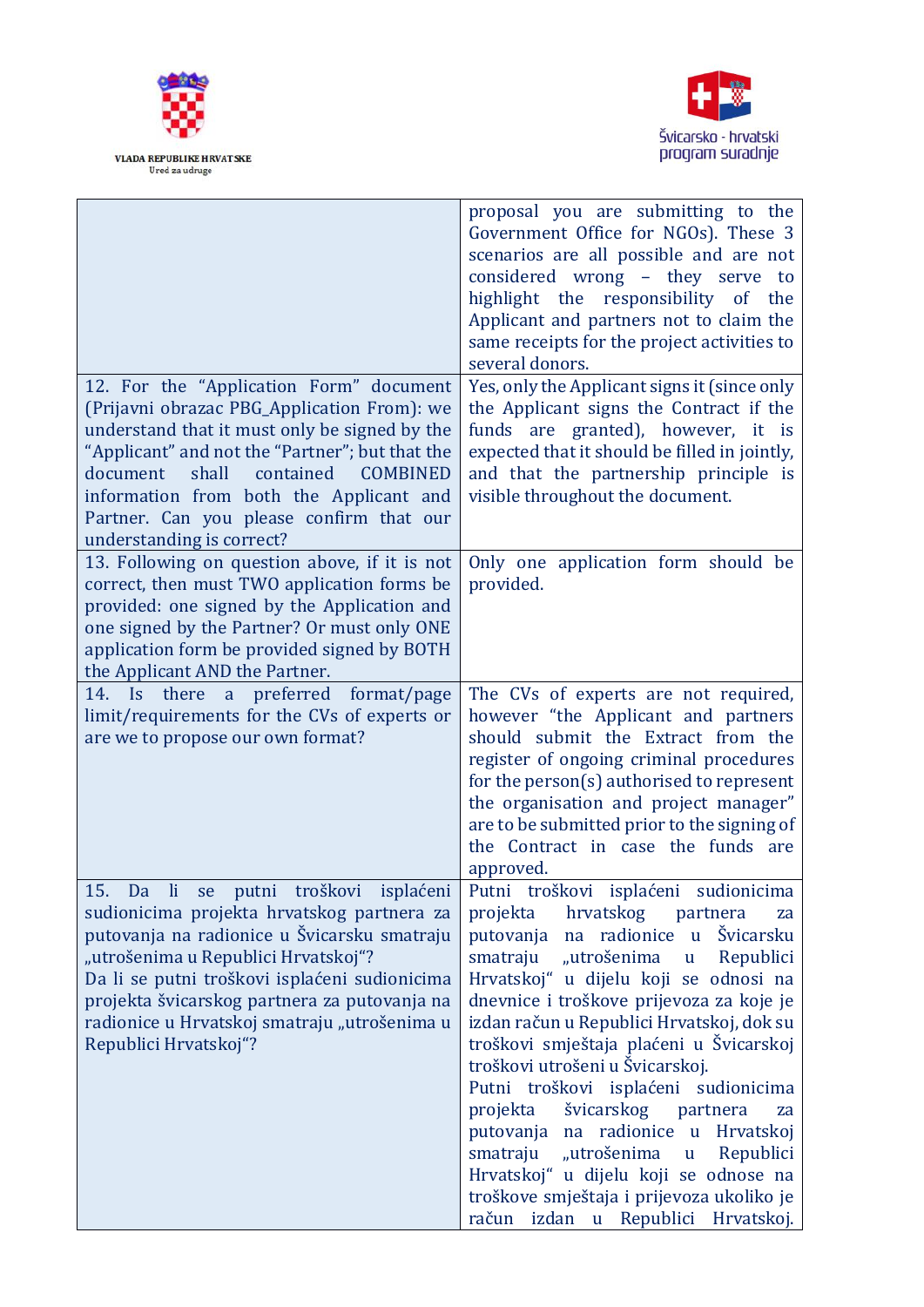



|                                                          | Dnevnice isplaćene sudionicima projekta     |
|----------------------------------------------------------|---------------------------------------------|
|                                                          | švicarskog<br>partnera<br>smatraju<br>se    |
|                                                          | utrošenima u Švicarskoj.                    |
| 16. Kako je cilj Poziva prijenos znanja i                | Navedeno ulazi u procjenu kvalitete         |
| dobre prakse<br>te primjere<br>iskustava<br>$\mathbf{u}$ | sukladno Kriterijima odabira i pitanjima    |
| dostizanju ciljeva održivog razvoja, zanima me           | za kvalitativnu procjenu navedenima u       |
| da li pri ocjenjivanju kvalitete projekta utječe         | poglavlju<br>6.1.<br>što<br>procjenjuje     |
| ukoliko smo se projektno fokusirali samo na              | Povjerenstvo za ocjenjivanje projektnih     |
| socijalnu isključenost, te siromaštvo, glad i            | prijava te je u fazi pripreme prijedloga    |
| mentralno zdravlje. Ili veću važnost pridaje             | projekta nemoguće dobiti jednoznačnu        |
| ako obuhvatimo više segmenata iz održivog                | uputu o pitanju koje ste postavili.         |
| razvoja?                                                 | U svakom slučaju, Uputama za prijavitelje   |
|                                                          |                                             |
|                                                          | nije propisano da je potrebno obuhvatiti    |
|                                                          | veći broj segmenata održivog razvoja te     |
|                                                          | je potrebno voditi računa da projekt čini   |
|                                                          | zaokruženu cjelinu, ne nužno gomilati       |
|                                                          | tematska područja kojima se projekt         |
|                                                          | bavi.                                       |
| 17. Jesu li prihvatljivi partneri udruge sa              | Navedeni su prihvatljivi partneri ukoliko   |
| sjedištem u Švicarskoj, osnovane od Hrvatske             | odgovaraju drugim uvjetima Poziva           |
| iseljenilčke platforme?                                  | propisanima (u ovom slučaju /prema          |
|                                                          | poglavlju 2.1.2. Uputa za prijavitelje/ da  |
|                                                          | se radi o udruzi osnovanoj temeljem         |
|                                                          | zakonodavstva Švicarske konfederacije -     |
|                                                          | neovisno o tome tko joj je osnivač; da je   |
|                                                          | registrirana za obavljanje djelatnosti u    |
|                                                          | Švicarskoj; djeluje u službi općeg dobra i  |
|                                                          | javnosti, najmanje godinu dana od           |
|                                                          | dana podnošenja projektnog prijedloga;      |
|                                                          | financijske,<br>dostatne<br>stručne,<br>ima |
|                                                          | iskustvene i provedbene kapacitete za       |
|                                                          | provedbu projekta; nije u postupku          |
|                                                          | predstečajne nagodbe,<br>stečajnom          |
|                                                          | postupku, postupku<br>zatvaranja,           |
|                                                          | postupku prisilne naplate ili u postupku    |
|                                                          | likvidacije; nije prekršio odredbe o        |
|                                                          | namjenskom korištenju sredstava iz          |
|                                                          | javnih izvora; vodi transparentno           |
|                                                          | financijsko poslovanje; protiv osobe        |
|                                                          | ovlaštene za zastupanje organizacije i      |
|                                                          | voditelja projekta ne vodi se kazneni       |
|                                                          | postupak; porezna uprava vodi službenu      |
|                                                          | evidenciju ili mu je odobrena odgoda        |
|                                                          | plaćanja dospjelih poreznih obveza i        |
|                                                          | obveza za mirovinsko i zdravstveno          |
|                                                          | osiguranje).                                |
|                                                          |                                             |
|                                                          |                                             |